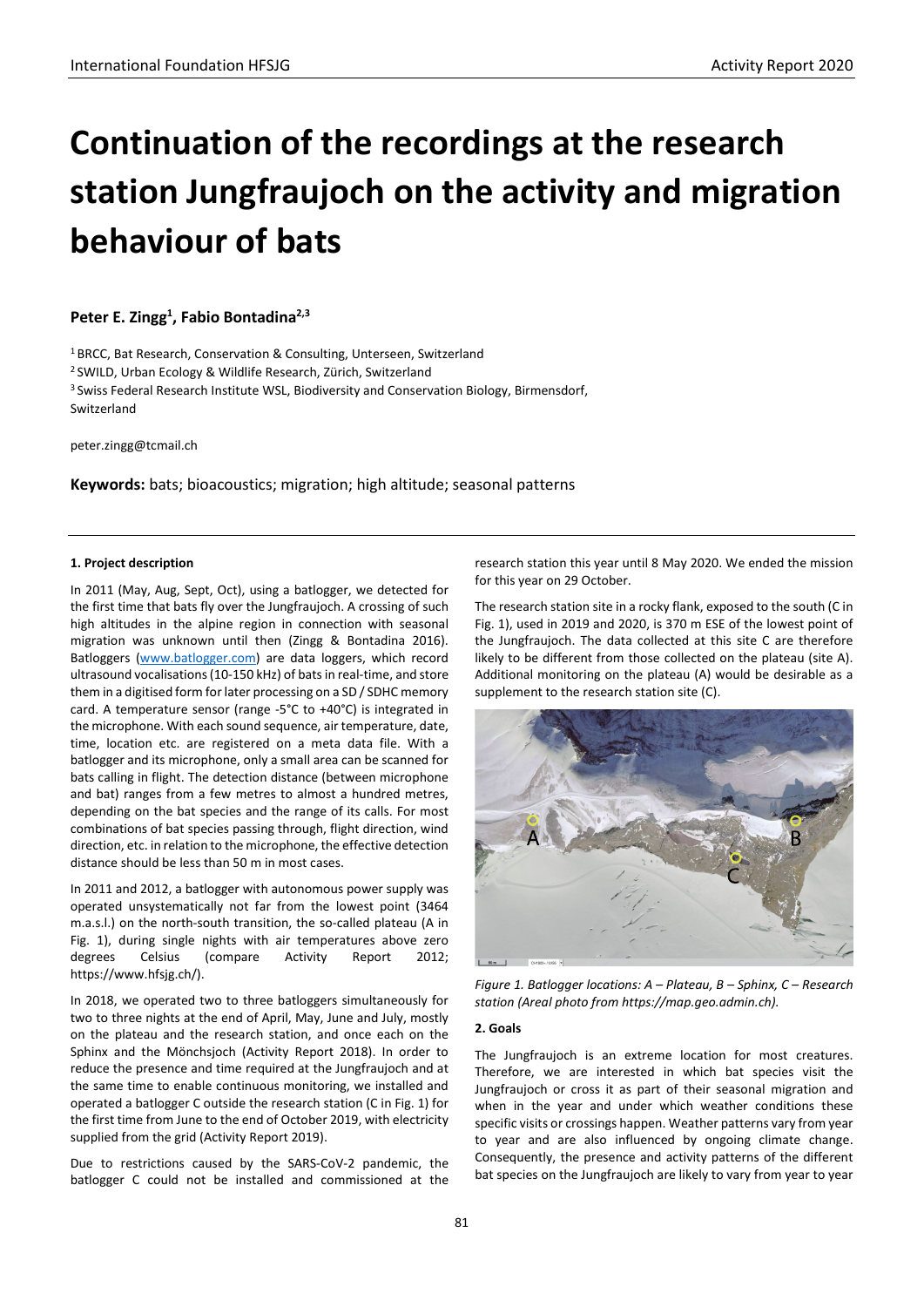or show medium-term trends. This requires continuous monitoring over the years in order to identify correlations and long-term trends.

# **3. Main results 2020**

From 8 May to 29 October (175 operating nights) a total of 27'250 events were triggered. 99% of the recorded events (sound sequences) were related to wind noise, falling ice and water. Among these 246 sequences concerned the echolocation calls of bats (hereafter simplified as bat call sequences). The distribution of these bat call sequences during the nights and over the months of May to October is shown in Figure 2. The abundances in May (45), August (78) and September (89) are likely to be largely the result of seasonal migration of various bat species.



*Figure 2. Temporal distribution of bat call sequences recorded by the batlogger C at the research station during the nights from 8 May to 29 October 2020. Horizontal axis: months May to October; vertical axis: nighttime between sunset (upper green line) and sunrise (lower green line). The grey vertical shading shows the nocturnal operating time of the batlogger (overlaps of the grey shading have no meaning). Numbers at the top of the image: Monthly sum of sequences with bat echolocation calls. A blue dot represents all sequences with bat echolocation calls within a 5 minute interval.*

The extent to which the bats recorded in June and July were migrating individuals and/or this behaviour belongs to dispersal (roaming) cannot be said with certainty in individual cases. The cold periods towards the end of September and during October with air temperatures well below 0°C (see Fig. 3) brought bat migration over the Jungfraujoch almost to a standstill. Throughout the observation period, temperature often seems to have had an influence on the occurrence of bats at the research station (see Fig. 3). When the air temperature was below 0°C (black dots below the horizontal axis in Fig. 3), most of the bat call sequences were zero

(the red dots are on the horizontal 0-line). The quantitative data are shown in Table 1.

| Median night<br>temperature     | $>0^{\circ}$ C | $= 0^{\circ}C$ | $< 0^{\circ}$ C |
|---------------------------------|----------------|----------------|-----------------|
| Number of bat<br>call sequences | 162 (66%)      | 37 (15%)       | 47 (19%)        |

*Table 1. Distribution of bat call sequences in three temperature classes.* 

The highest number of bat call sequences was recorded when the median air temperatures at night was above 0°C. Comparing the number of bat call sequences per night and the median night air temperature of all the 175 nights the batlogger was in operation, shows a weak but significant correlation between the number of bat call sequences and air temperature (Kendall's rank correlation coefficient τ = 0.35, p=4.40 E-12; n=175).

Even at air temperatures above 0°C, no bat calls were recorded in some nights. Besides air temperature, other weather factors (e.g. wind direction, wind strength) as well as endogenous biological factors control the mobility behaviour of the different bat species.

Ten bat species and one unidentified call (rodent?) could be detected acoustically from May to October 2020. The following records are noteworthy: On 21 July (23:03 h; +3°C), a social sound of a small mammal was recorded in the ultrasonic range 20-55 kHz (see Fig. 4).

On 15 Sept. (21:14 h, +4°C), the batlogger recorded a sequence with two calls of a European Free-tailed bat *(Tadarida teniotis*). This bat species is one of the largest in Europe and has its main distribution in the Mediterranean region. Regular occurrences in Switzerland are only known from Ticino, Valais and the Geneva Basin. The registration on 15 Sept. on the Jungfraujoch is probably the highest record of this species in Europe. This individual probably made a trip (so-called dispersal) from the Valais to the Jungfraujoch, as seasonal migrations are unknown for this species.

The two last recorded overflights of the whole observation period were remarkable, too: These were two Nathusiu's or Kuhl's Pipistrelle bats *(P. nathusii or kuhlii)* on 24.10.2020 at 22:54 h and an air temperature of minus 5°C! The two small (5 - 10 g body weight) migrating bats still had to fly from the Jungfraujoch more than 20 km over the Aletsch Glacier towards the south!

## **4. Importance of the High Altitude Research Station Jungfraujoch for biological research**

In terms of altitude and weather conditions, the Jungfraujoch in Switzerland is a border zone for many living creatures. The infrastructure of the research station makes it possible to carry out studies on living organisms in this border zone that would otherwise not be possible. Studies on organisms in extreme areas provide information about their plasticity and temporary adaptability. Long-term monitoring at such extreme places contributes valuable information on seasonal variations and the consequences of climate change.